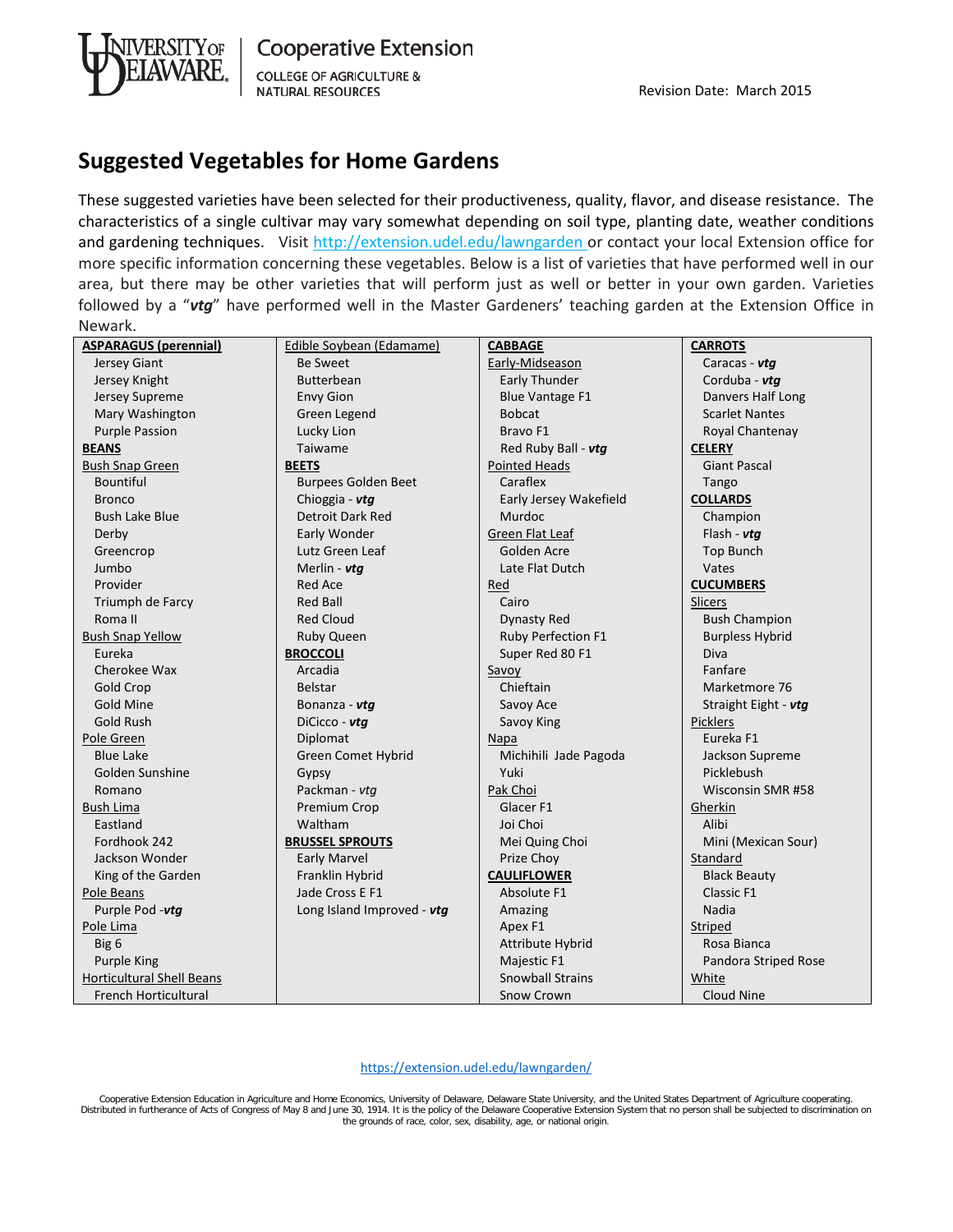**EGGPLANT** Black Beauty Traviata F1 Organic **Oriental** Ichiban Millionaire **ENDIVE** Dubussion - *vtg* Green Curled Ruffec Salad King **GREENS** Florida Broadleaf Southern Giant Curled Savanna Hybrid Turnip All Top Top Star Beet Bulls Blood Crosby's Egyptian Green Top Bunching Lutz Green Leaf **KALE** Dwarf Blue Curled - *vtg* Dwarf Siberian Red Russian Tronchuda Beira (Portuguese)-*vtg* Vates Dwarf Blue Curled **KOHLRABI** Grand Duke Purple Vienna **LEEKS** American Flag Electra **LETTUCE** Bibb, Boston Big Boston Buttercrunch Esmeralda Summer Bibb Green Leaf Black Seeded Simpson - *vtg* Grand Rapids Oakleaf Salad Bowl Two Star Iceberg Ithaca Summer Time Red New Redfire Red Oak Leaf - *vtg* Red Sails

Romaine Green Forest Green Towers Parris Island Cos Escarole Full Heart Batavian **MUSKMELON** Ambrosia Hybrid Aphrodite Athena Hybrid Burpee Hybrid Crenshaw Type Early Hybrid Crenshaw Honeydew Early Dew Hybrid **MUSTARD** Green Wave **OKRA** Annie Oakley II Burgundy Clemson Spineless Emerald Millionaire **ONIONS** Bulbs Candy Early Yellow Globe Stuttgarter - *vtg* Bunching Ambition Shallots Evergreen Bunching Japanese Bunching (Heshiko) Tokyo Long White White Lisbon **Transplants** Sweet Spanish **PARSNIPS** All America Andover Gladiator Harris Model **PEAS** Shell Peas (sweet) Green Arrow Knight Lincoln Progress No. 9 Edible Pod (Snow) Dwarf Gray Sugar Oregon Sugar Pod II

Sugar Snap Sugar Ann Sugar Snap - *vtg* Super Sugar Snap Little Marvel Frosty Wando **PEPPERS** Bell Admiral California Wonder Cubanelle Emerald Giant Golden Bell Gypsy Lady Bell Lafayette Revolution Staddon's Select Yolo Wonder Hot Cherry Bomb Habaneros Hungarian Hot Wax Jalapeno Jalapeno M Jamaican Hot Chocolate Jamaican Gold Hot Louisiana Red Cayenne Large Cherry Super Chili Thai Hot Frying Types Aruba Sweet Key Largo Sweet Banana **POTATOES** Early Andover-white Early Irish Cobbler Kennebec - *vtg* Superior-white Yukon Gold-yellow Midseason Adirondack Blue-blue skin & flesh Red Norland-red King Harry-white Norkotah-russet Peter Wilcox-purple skin & yellow flesh

Late Green Mountain Katahdin-white Kennebec Lehigh-yellow Red Skinned Red Pontiac Norland Fingerlings Austrian Crescent-white French Fingerling-pink **PUMPKINS** Miniature (1-3 lbs.) Baby Bear Baby Pam Jack Be Little Snackjack-edible seed Pie (2-3 lbs) Fall Splendor Hybrid Pam Mystic Plus Small Sugar Carving Atlantic Giant Big Autumn Big Max Cannon Ball Howden Iron Man Lil' Ironsides Orange Smoothie Hybrid Small Sugar **RADISHES** Champion Cherry Belle D'Avignon - *vtg* Rover Hybrid - *vtg* Summer Cross White Icicle - *vtg* **RHUBARB (perennial)** Canadian Red Victoria **RUTABAGA** American Purple Top **SALSIFY** Mammoth Sandwich Island **SPINICH** Bloomsdale Long-Standing Giant Winter – *vtg* Melody Hybrid Tyee Hybrid Not a true Spinach Malabar Spinach (vining)

<https://extension.udel.edu/lawngarden/>

Cooperative Extension Education in Agriculture and Home Economics, University of Delaware, Delaware State University, and the United States Department of Agriculture cooperating. Distributed in furtherance of Acts of Congress of May 8 and June 30, 1914. It is the policy of the Delaware Cooperative Extension System that no person shall be subjected to discrimination on<br>the grounds of race, color, se